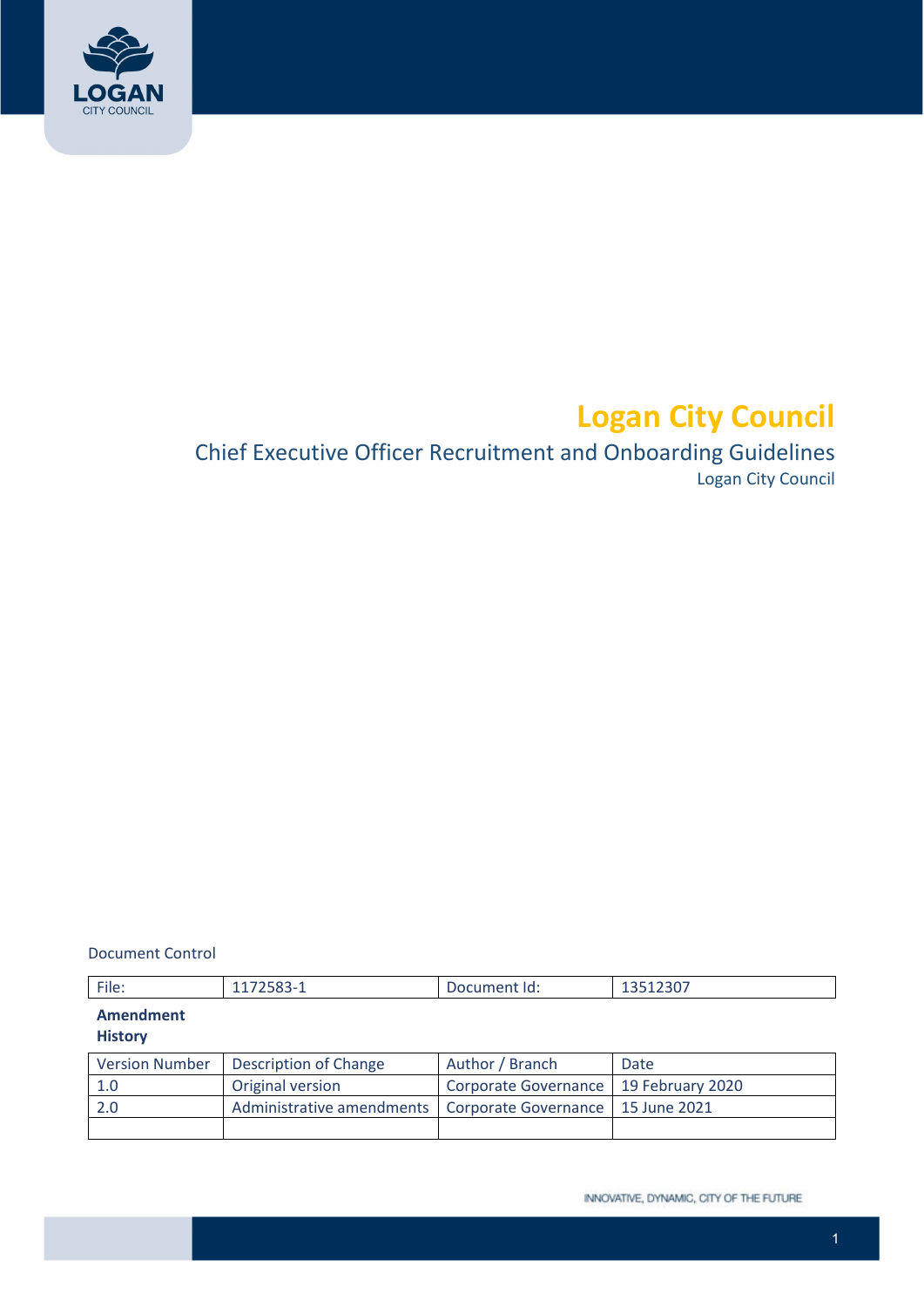## **Table of Contents**

| 2.6                                                                            |  |
|--------------------------------------------------------------------------------|--|
| 2.7 Preparation of the Information Package to Send to Interested Applicants  9 |  |
|                                                                                |  |
|                                                                                |  |
|                                                                                |  |
|                                                                                |  |
|                                                                                |  |
|                                                                                |  |
|                                                                                |  |
|                                                                                |  |
|                                                                                |  |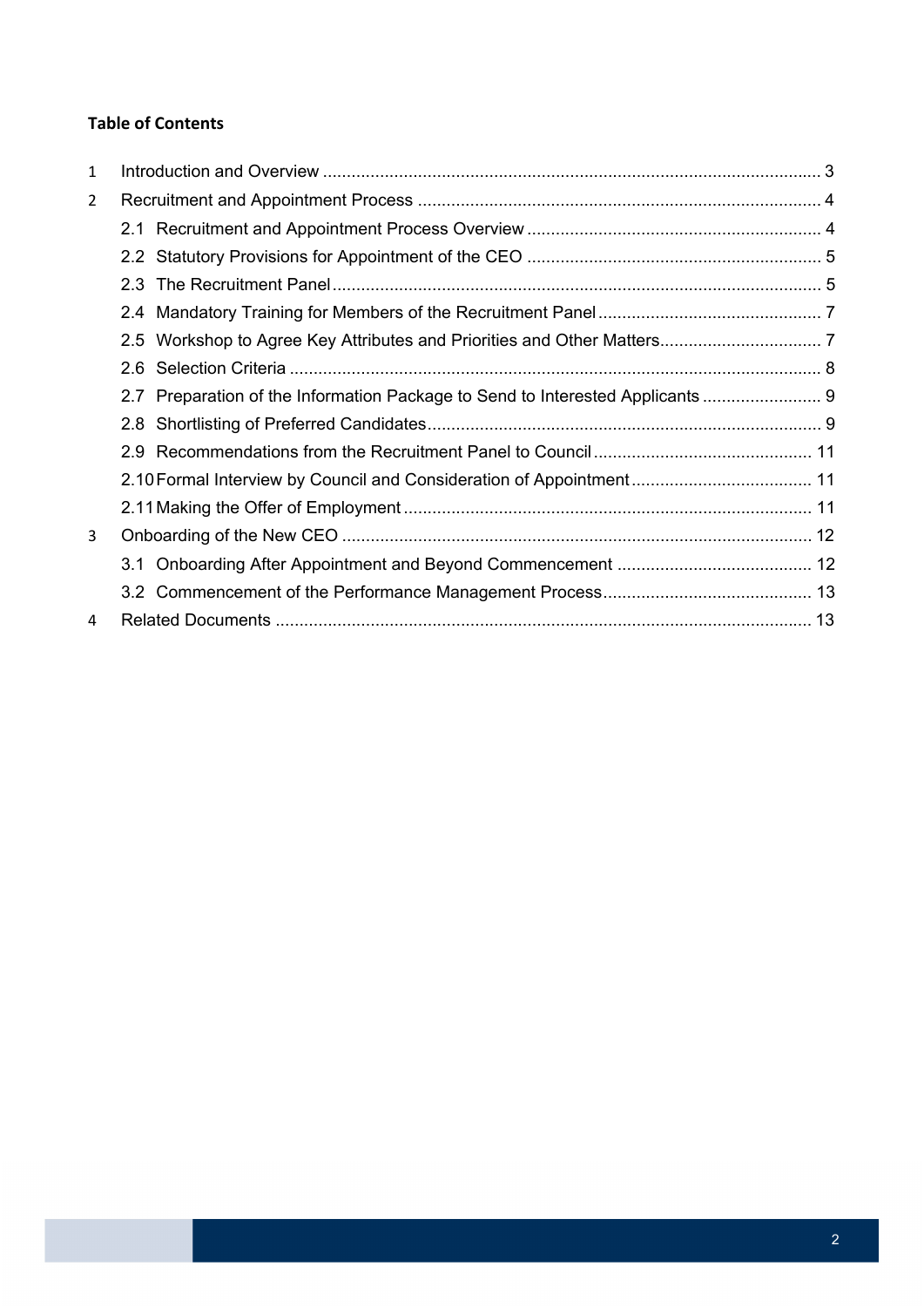# <span id="page-2-0"></span> **1 Introduction and Overview**

 Efficient and effective local government requires efficient and effective local government Leadership. Leadership is the most critical success factor in business today, and local government is no exception.

 However, it can become somewhat confused in local government due to the different roles and responsibilities resident in leaders within the Council. In simple terms the Mayor of a Council is regarded as the first citizen in a community and provides leadership to that community along with the Councillors. On the other side is the role of the Chief Executive Officer (**CEO**) of a Council and again in simple terms the CEO provides leadership to the Council organisation and its staff and in support of the Mayor and Councillors.

A high performing CEO will:

- articulate a vision and sense of purpose for the staff of the Council based on the Council's Corporate and Strategic Plans;
- motivate and inspire the staff of the Council to achieve the aims and objectives contained within the Corporate and Strategic Plans;
- demonstrate excellence in leadership and management to ensure the efficient and effective operations of the Council organisation are aimed at providing high level value for money service delivery and continuing to build a higher performing organisation;
- work respectfully with, provide high quality advice and be accountable to the Council to assist in its decision making and to efficiently and effectively implement Council decisions; and
- provide an important link between the Council, the community, other key stakeholders and the Council staff.

 The following guidelines detail an appropriate system for the recruitment and appointment of Council's CEO.

 The guidelines make provision for the establishment by Council of a Recruitment Panel to undertake and oversee the recruitment process and to make a recommendation to the Council on the appointment of a CEO. All Members of the Panel must be trained in the CEO recruitment and appointment processes outlined in these guidelines, as well as the key principles of recruitment including equity, fairness, confidentiality and merit.

All Councillors will be invited to this training and strongly encouraged to attend.

 The guidelines also outline the processes associated with onboarding of the new CEO and management of the CEO's contract of employment.

 At the outset it is important to note that in undertaking the recruitment process the members of the Recruitment Panel and indeed all Councillors, and any administrative staff who support the process, understand and appreciate the need for confidentiality. Many applicants will be currently employed in another role and they have the right to have their interest in this role kept confidential. Breaches of this confidentiality requirement should be regarded as breaches of the Code of Conduct for Councillors or Staff as appropriate.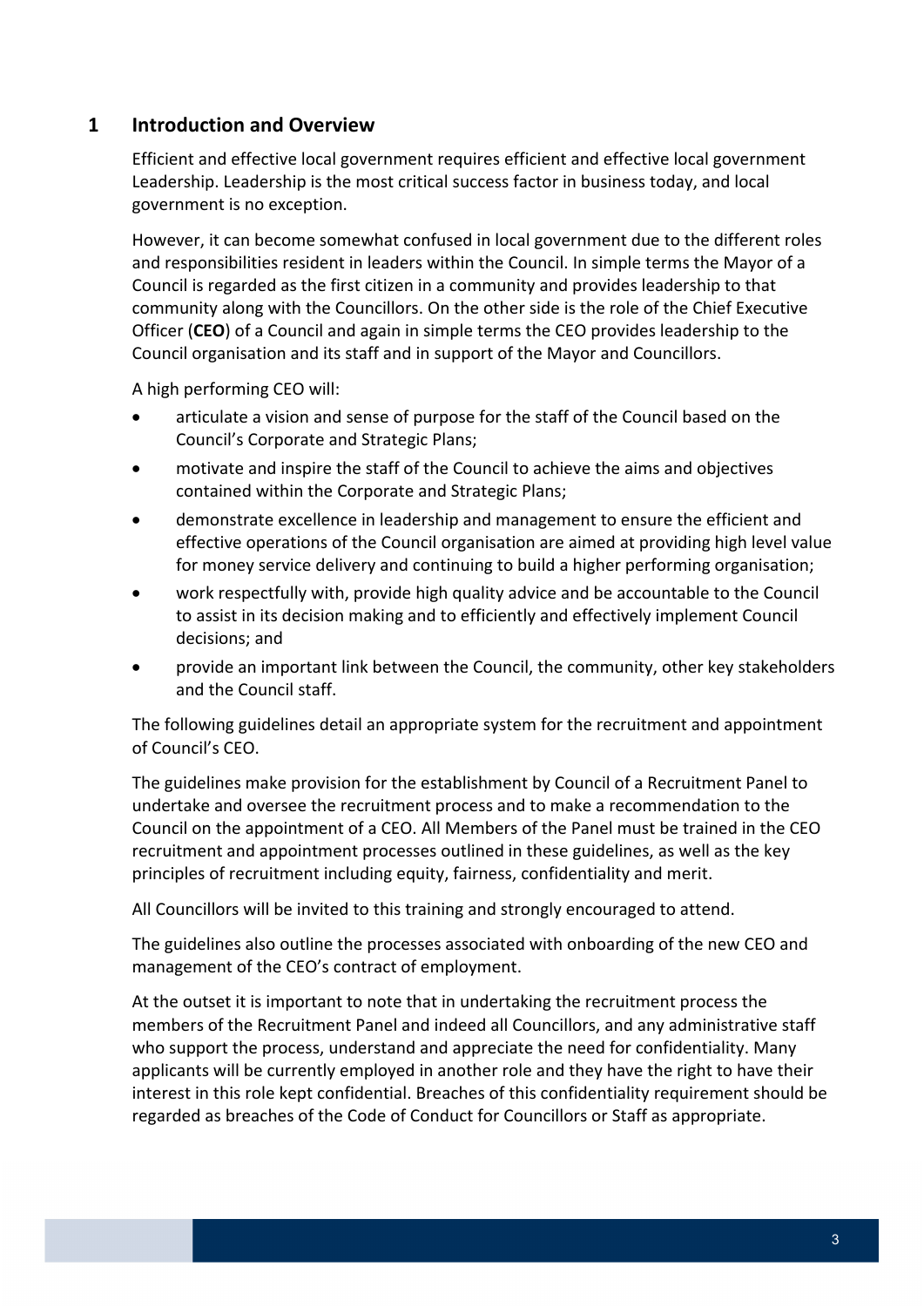# <span id="page-3-0"></span> **2 Recruitment and Appointment Process**

## **2.1 Recruitment and Appointment Process Overview**

 Council will appoint a Recruitment Panel to undertake the recruitment and recommendation process as outlined in these guidelines.

 The Recruitment Panel will make a recommendation to the Council for the formal interview by the Council of one or more candidates selected by the Recruitment Panel after the Panel has concluded its recruitment process. This process will include a comprehensive assessment of candidates and interview by the Panel of a short list of candidates considered to meet the criteria established for appointment to the position.

 The Council will undertake a formal interview with the recommended applicant/applicants, following which Council will resolve an appointment to the position (or otherwise if Council does not believe any of the applicants are suitable).

#### **The key steps involved in the recruitment process are summarised below:**

- Vacancy occurs in CEO position;
- Council appoints an Acting CEO;
- Council appoints an external facilitator experienced in executive local government recruitment to assist in the recruitment process in accordance with the Council Recruitment and Onboarding Guidelines;
- Council resolves to appoint a Recruitment Panel, including an external independent member, to undertake and oversee the recruitment and recommendation process in accordance with the Guidelines;
- Training for Recruitment Panel, with all Councillors invited and encouraged to attend;
- Recruitment Panel workshop conducted, with all Councillors invited, to identify key attributes desired of the new CEO, and the challenges and priorities facing the CEO and the organisation;
- Recruitment Panel undertakes the recruitment process in accordance with the Guidelines, selects and interviews a short list of candidates for the role (and more than one interview may be desirable) and determines the candidate or candidates to be formally and finally interviewed by the whole Council;
- Council undertakes the formal interview with the selected candidate or candidates and makes a determination – for appointment of a preferred candidate or for a continuation of the process;
- Negotiations with the preferred CEO and contract signed;
- Onboarding process for the new CEO;
- A workshop with Council and the new CEO within 3 months after commencement to identify priorities in the role in that first year of appointment to be incorporated into the Performance Agreement.

Further details of each of these components of the process are outlined below.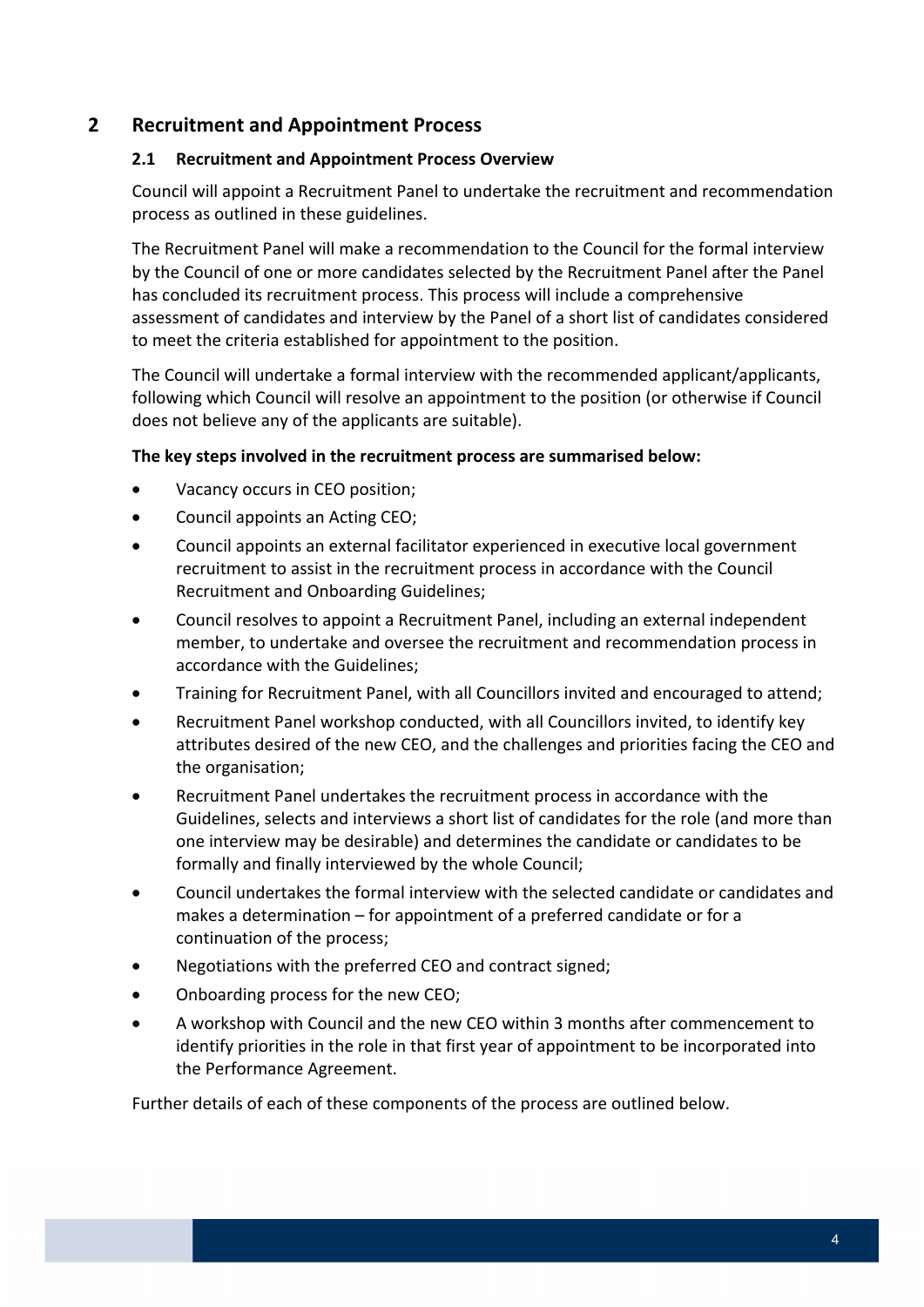## <span id="page-4-0"></span> **2.2 Statutory Provisions for Appointment of the CEO**

 Sections 194 and 195 of the Local Government Act 2009 make provision for the appointment of a CEO:

## *194 Appointing a chief executive officer*

(1) A local government must appoint a qualified person to be its chief executive officer.

(2) A person is qualified to be the chief executive officer if the person has the ability,  *experience, knowledge and skills that the local government considers appropriate, having regard to the responsibilities of a chief executive officer.*

(3) A person who is appointed as the chief executive officer must enter into a written  *contract of employment with the local government.*

 *(4) The contract of employment must provide for—*

 *(a) the chief executive officer to meet performance standards set by the local government; and*

 *(b) the chief executive officer's conditions of employment (including remuneration).*

## *195 Appointing an acting chief executive officer*

A local government may appoint a qualified person to act as the chief executive officer *during—*

 *(a) any vacancy, or all vacancies, in the position; or*

(b) any period, or all periods, when the chief executive officer is absent from duty or  *cannot, for another reason, perform the chief executive officer's responsibilities.*

## **2.3 The Recruitment Panel**

## *Roles and Responsibilities*

 The Recruitment Panel will undertake and oversee the recruitment process in accordance with these guidelines.

## *External assistance and facilitation*

 Council will, after implementing an agreed process, appoint an external recruitment firm or person experienced in the recruitment of executive positions in local government (the external facilitator) to assist the Recruitment Panel and Council in the recruitment and appointment processes outlined in these Guidelines (which may be tailored by Council based on advice from the recruiter and/or Recruitment Panel).

 Local Government is a somewhat unique working environment and a specialist executive recruitment agency experienced in local government, government and not for profit executive recruitment is likely to have a keen knowledge of the executive recruitment market across Australia. Their knowledge of high performing CEOs will ensure a broad cross section of interest can be identified and encouraged to apply for the role. The external facilitator will also be able to have confidential discussions with potential candidates and ensure that their potential interest in the CEO role can be discussed privately.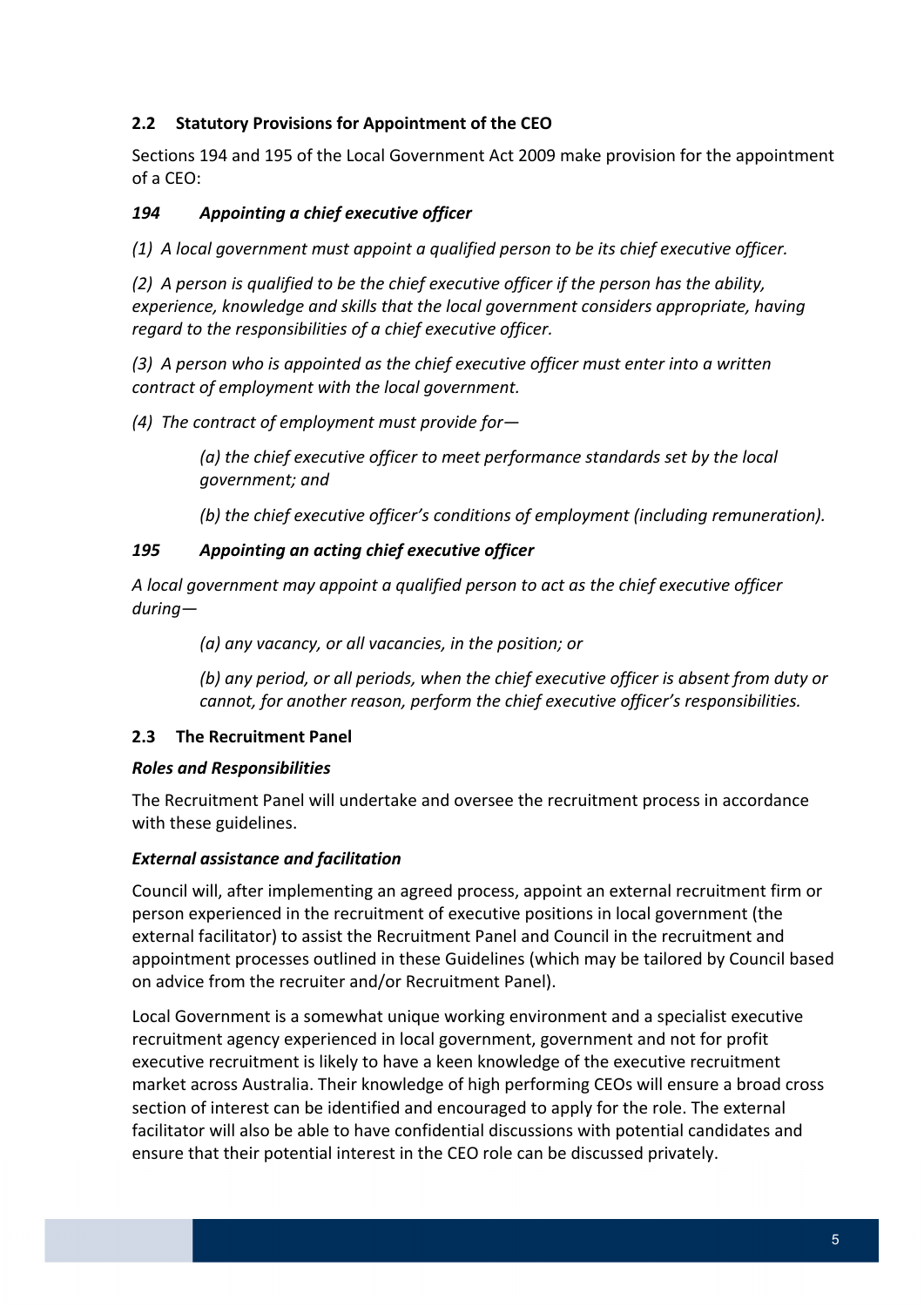The external facilitator will not be a voting member of the Recruitment Panel but will organise, facilitate and conduct meetings of the Panel and help the Mayor to ensure the recruitment process is run in accordance with these guidelines and based on the principles of equity, fairness, confidentiality and merit.

 The external facilitator should recommend an extensive advertising strategy to Council to ensure the vacancy is well promoted throughout Australia and more broadly to attract the very best interest and applications.

#### *Membership*

 The Recruitment Panel will comprise the Mayor, Deputy Mayor and at least two other Councillors nominated by the Council. The Panel membership should where practicable be representative of the different interests on the Council.

 As a matter of best practice, the Recruitment Panel should also contain an external person selected by Council and experienced in recruitment of senior executives and/or the role of a local government CEO in a Council such as Logan. The external facilitator, the LGAQ, the LGMA or the Public Service Commissioner may identify potentially suitable external independents for Councils consideration.

#### *Draft resolutions in the recruitment and appointment process*

#### **First set of recommendations**

- 1. That Council note the vacancy in the position of Chief Executive Officer.
- 2. That Council appoint… as Acting Chief Executive Officer (if necessary).
- 3. That the Mayor and Deputy Mayor be delegated authority to engage an external facilitator experienced in local government executive recruitment to assist in the recruitment and appointment process in accordance with the guidelines adopted by Council.

## **Second set of recommendations**

- 1. That a Recruitment Panel comprising the Mayor, Deputy Mayor, Councillors… and external member… be appointed to undertake and oversee the recruitment and recommendation process for the vacant CEO position in accordance with the Guidelines adopted by Council.
- 2. That the Recruitment Panel report to Council on the preferred applicant or applicants for formal interview by the Council and appointment of the new Chief Executive Officer by Council.

## **Final set of Recommendations**

- 1. That the identified candidate be offered the position of Chief Executive Officer with Logan City Council and the Mayor and Deputy Mayor, in consultation with the facilitator, be authorised to negotiate and finalise the appointment based on the approved terms and conditions.
- 2. That a public announcement of the name of the successful candidate be made to staff and the media when the Mayor has obtained written acceptance of the offer from the preferred candidate.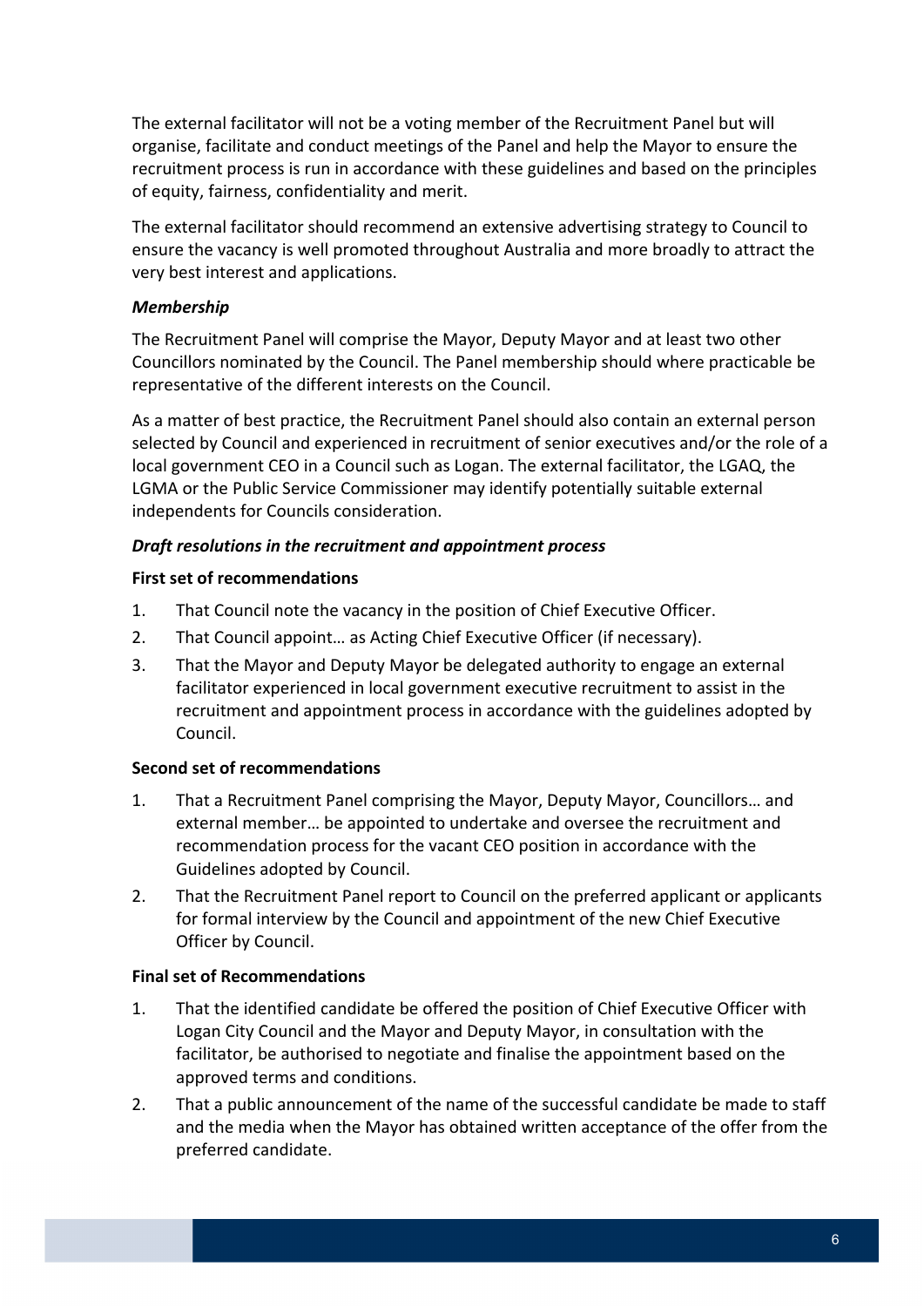## <span id="page-6-0"></span> **2.4 Mandatory Training for Members of the Recruitment Panel**

 Under these Guidelines all members of the Recruitment Panel must be trained in Council's recruitment and appointment processes as outlined in these guidelines. It is desirable that all Councillors attend this training as they will be involved in the final interview(s) and making the appointment to the position.

 The training will outline the requirements of these guidelines as well as detailing important recruitment principles such as equity, fairness, confidentiality and merit.

 The external facilitator will deliver this training at the commencement of the recruitment process, desirably at the initial workshop to agree key attributes and priorities for the CEO (see below).

#### **2.5 Workshop to Agree Key Attributes and Priorities and Other Matters**

 At the commencement of the recruitment process the facilitator will arrange a workshop with the Recruitment Panel, with all Councillors invited to attend.

The objectives of this workshop would be:

- to undertake training in the requirements of these Guidelines as well as detailing important recruitment principles such as equity, fairness, confidentiality and merit – if such has not already been provided;
- to discuss and agree the key attributes required in the new CEO and agree key challenges and opportunities;
- to agree an appropriate remuneration range; and
- to confirm the process and timelines.

 A key purpose of the workshop is to agree the key attributes required for a successful CEO and the significant challenges and opportunities facing the organisation and the position so as to excite potential candidates about the role.

 In considering the key attributes, workshop participants should be mindful of the position description for the CEO role which outlines the roles, responsibilities and competencies required in the position.

 It is important that workshop participants recognise the fundamentally important role of the CEO in leading a high performing Council organisation. Appointments made to CEO positions based around a particular priority of Council should be acknowledged but should not predominate the attributes. Such priorities should be resourced in the organisation by Council, rather than being seen as a key attribute of the CEO per se.

 Similarly, Local Government is a unique working environment and a good understanding of this unique environment is desirable.

 The workshop should also identify the key challenges, opportunities and priorities for the CEO. These will give an insight into what the focus will be for the successful applicant, and they should be framed to motivate and excite the right person for the role.

 The Council should also confirm the remuneration range envisaged for the successful applicant. The Council should obtain external and independent expertise in valuing the remuneration range for the position based on the prevailing market.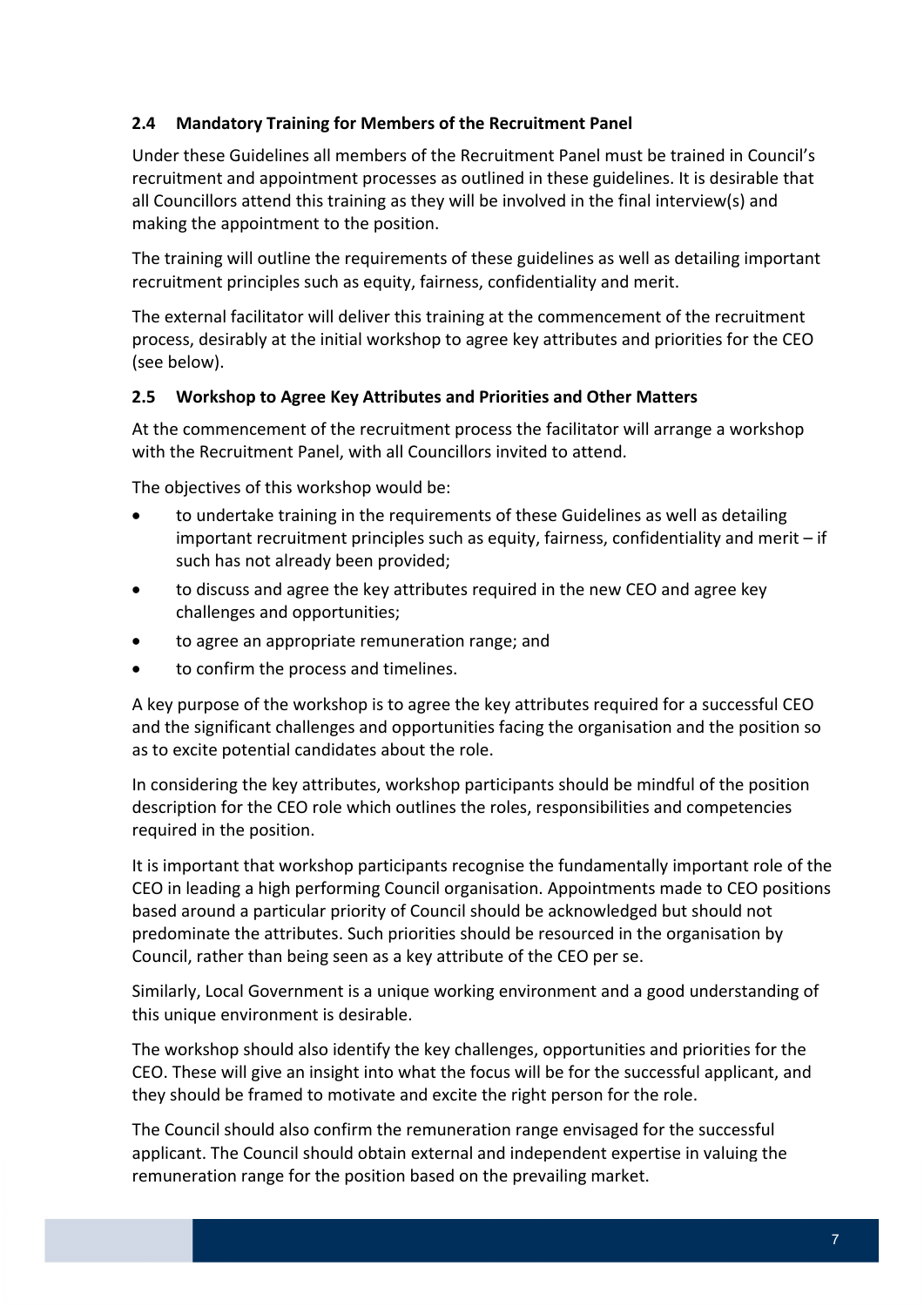<span id="page-7-0"></span> Finally, at this workshop the Council should confirm the process and timelines to be implemented – commencement of advertising, closing of advertising, shortlisting date, interview date with the Recruitment Panel and the date of interviews with the Council. It is important these dates are agreed and documented upfront so they can be placed in the diaries of Recruitment Panel members and Councillors (for the final interview) and for aspiring candidates to set interview dates aside in their diary.

## **2.6 Selection Criteria**

Agreeing selection criteria is one of the most important steps in the recruitment process.

 The selection criteria should relate to the key attributes identified at the Recruitment Panel workshop (aligned to the CEO position description) and outstanding leadership skills should be listed as the key attribute. In framing the selection criteria consideration should be given to the importance of the CEO being able to:

- Articulate a vision and sense of purpose for the staff of the Council based on the Council's Corporate and Strategic Plans;
- Motivate and inspire the staff of the Council to achieve the aims and objectives contained within the Corporate and Strategic Plans;
- Demonstrate excellence in leadership and management to ensure the efficient and effective operations of the Council organisation are aimed at providing high levels of value for money service delivery and continuing to build a higher performing organisation;
- Work respectfully with, provide high quality advice and be accountable to the Council to assist in its decision making and to efficiently and effectively implement Council decisions;
- Provide an important link between the Council, the community, other key stakeholders and the Council staff.

 In determining key selection criteria, Council should also consider the responsibility areas and competencies outlined in in the CEO Performance and Contract Management Guidelines:

- Safety focus;
- **•** Strategic focus and alignment;
- **•** Commitment to Excellence;
- Leadership and Culture;
- Commitment to High Performing Teams;
- Working in the local government context;
- Financial Management;
- Personal Management.

 All applicants should be required to address the selection criteria in their application and be asked to clearly identify their motivation and interest in the role and the location.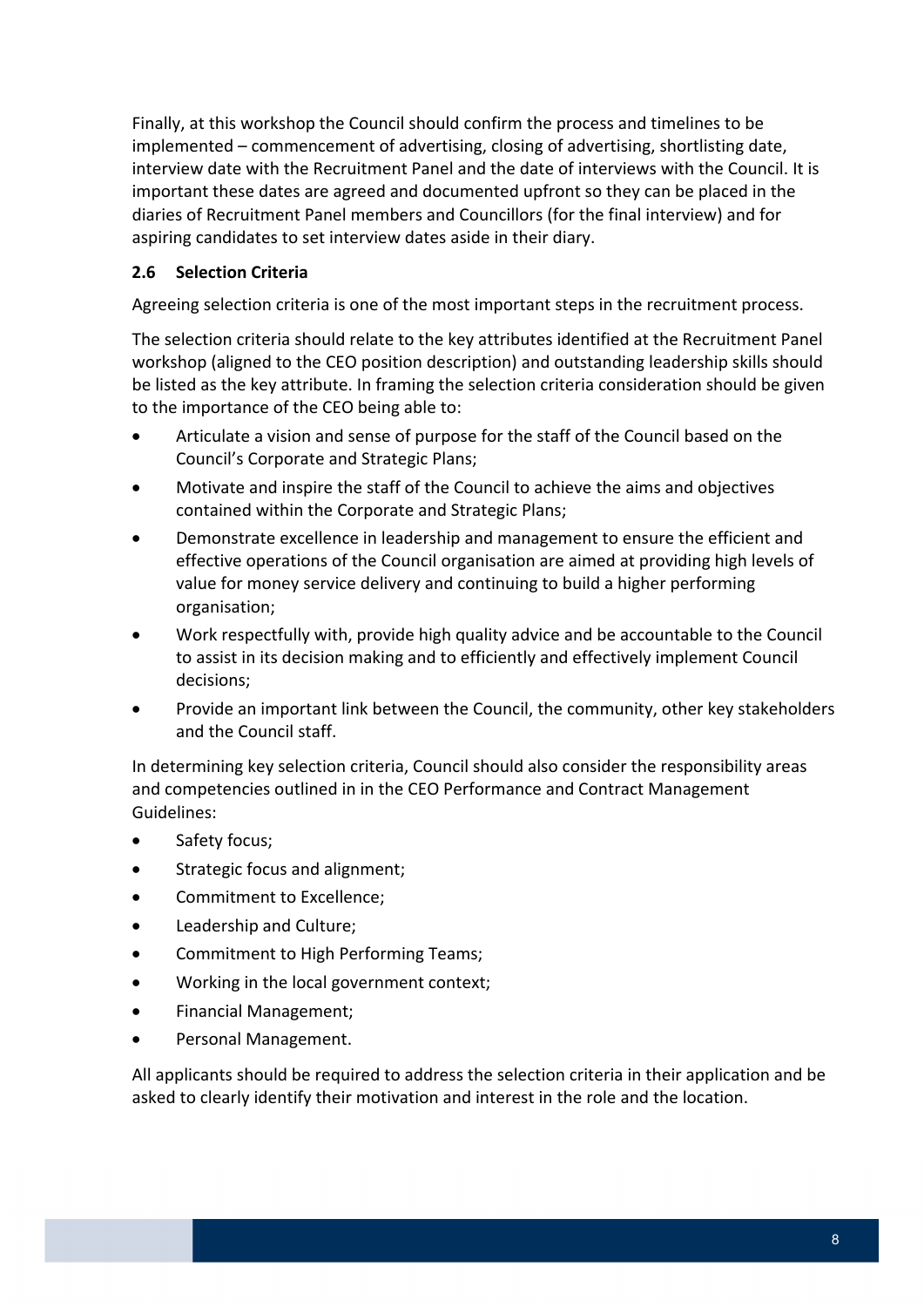## <span id="page-8-0"></span> **2.7 Preparation of the Information Package to Send to Interested Applicants**

 A quality information package should be seen by Council as a key step in this process. The information package is an ideal vehicle to not only promote the role and the key challenges facing the organisation but also the lifestyle and family benefits that will be of interest to the candidate's partner and family.

 This package should contain, as a minimum, details about the Logan area, the Council and its operations, the Council organisation, specific details about the key attributes required in a successful CEO and a listing of challenges, opportunities and initial priorities for the CEO position.

The package should also clearly outline the recruitment process, including key dates.

## **2.8 Shortlisting of Preferred Candidates**

 The primary role of the Recruitment Panel is the evaluation of all applications and the shortlisting of preferred applicant/applicants for interview(s) by the Recruitment Panel and to then make a recommendation to Council of a preferred candidate or candidates for formal Council interview. The process should include the following:

## *Shortlisting report*

 The facilitator will prepare a detailed assessment report on all applications received as the basis of the Panel reviewing all applications and agreeing a shortlist of candidates to be interviewed by the Panel. That report should contain a summary of each applicant, their qualifications and experience, desirably with a head‐shot photo (which should be presented with their application), and comments from the facilitator relating to both the suitability of the candidate based on the key attributes identified at the Recruitment Panel workshop, and included in the information package, and the personal discussions and interview the facilitator had conducted with the candidate.

 There is an expectation that the facilitator will have spoken personally with all applicants prior to preparing the shortlisting report.

 The shortlisting report should contain the facilitators recommendations – in 3 parts – those who meet the attributes desired and who should be interviewed by the Recruitment Panel; those who the facilitator will discuss with the Panel to clarify their suitability as they may be on the edge of being recommended; and those candidates who are not recommended for interview based on their non‐compliance with the attributes sought or knowledge of the candidate's inter‐personal skills which may not align with the culture of the Council.

 As part of preparing the shortlist report the facilitator should undertake a global social media search and check of applicants recommended for shortlist interview to confirm there is nothing in social media or on the web that might be relevant to consideration of the candidate by the Panel.

#### *Selection of applicants for interview by the Recruitment Panel*

 The Panel should carefully review all application details as summarised in the shortlisting report, together with assessing their resumes, application, and recommendation by the facilitator.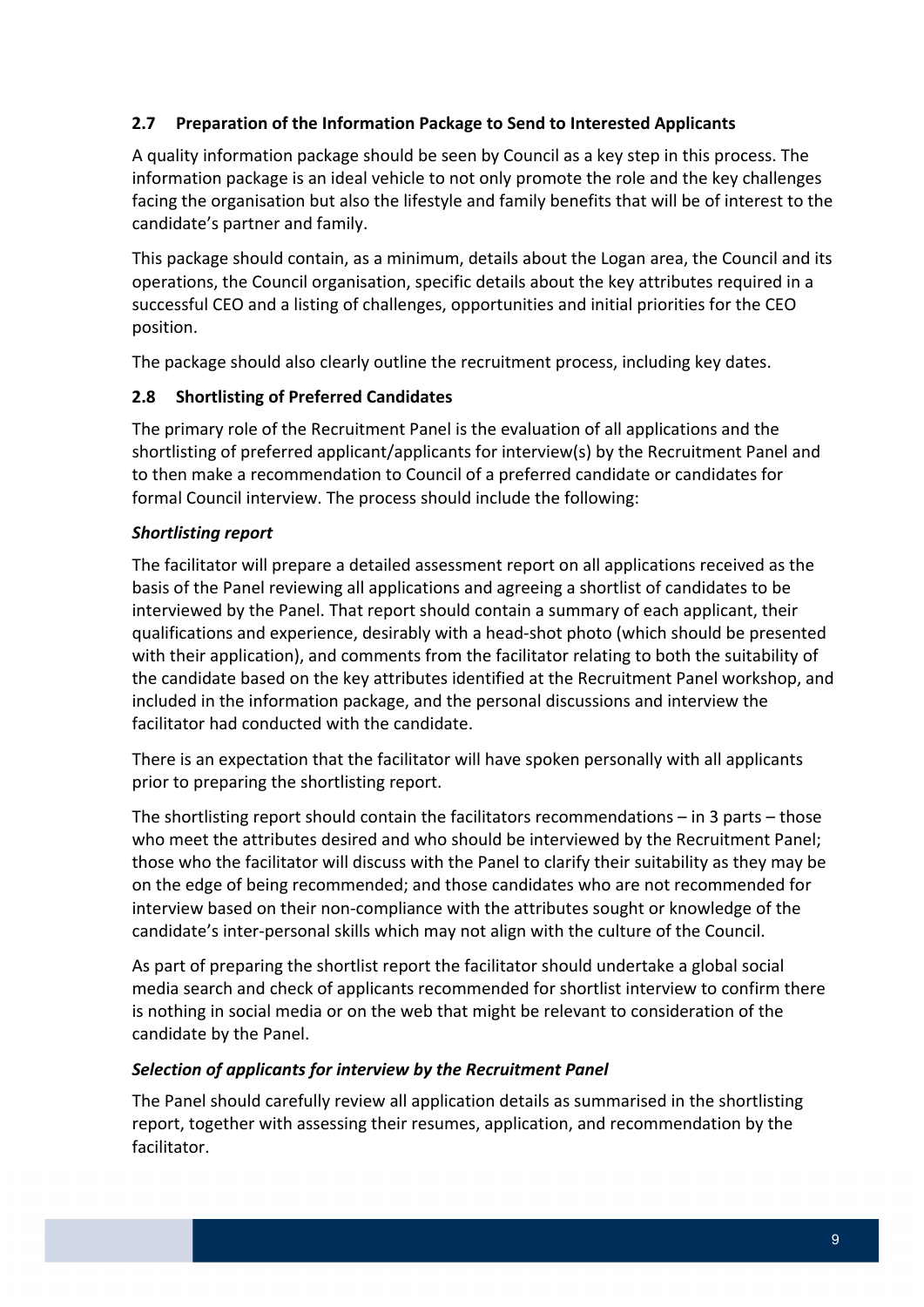Applicants who meet the required level of competency and experience as detailed in the selection criteria should be identified by the Panel and a decision then reached on how many candidates should be interviewed.

#### *Referee checking and Leadership profiling prior to shortlist interview*

 Prior to interview with the Recruitment Panel, it is highly desirable that initial referee checking be conducted so any issues raised by referees can be considered and explored at interview.

 It is also highly desirable that each short listed candidate undertake a leadership and personality profile to provide an important insight into their leadership style and personality traits. Other psychometric testing may also be undertaken.

 The personality profiling provides a valuable insight to each short‐listed candidate and also enables any specific behavioural or leadership issues to be explored at interview.

 The results of the referee checks and leadership profiling are then made available to Recruitment Panel members in advance of the interviews. This ensures a range of perspectives on the candidate can be assessed and used at interview to explore with candidates any particular features which emerged from the checks and profile.

#### *Interview structure*

The way the interview is structured is very important to a successful outcome.

 The Recruitment Panel will decide on not only how many candidates are to be interviewed but also how the interviews are to be conducted.

 It may be that the Recruitment Panel conducts a two stage process with candidates before the final interview with the Council. This should be agreed at the commencement of the recruitment process with advice from the facilitator on what might constitute a best practice approach. The facilitator should discuss with the Recruitment Panel the most appropriate interview venue.

 Questions to be asked at the interview should be agreed by the Panel in advance of the interview and relate directly to the selection criteria. Panel members should look for applicants to provide details in support of any claims made at the interview – desirably the applicant should be able to provide a good answer to the question, and then support that with examples detailing their actual experience and achievements.

#### *Preparation for Interview*

 The Panel should convene at least 30 minutes before the first interview to receive a briefing by the facilitator on the interview process so every member of the Panel is clear on expectations. Interview Panel members need to be aware they are being interviewed too by the candidate – and the conduct of Panel members will be under review by each candidate.

 It is the facilitator's responsibility for interviews to start and finish on time. Judgement is needed here on what time might be needed to draw out of a candidate the information needed.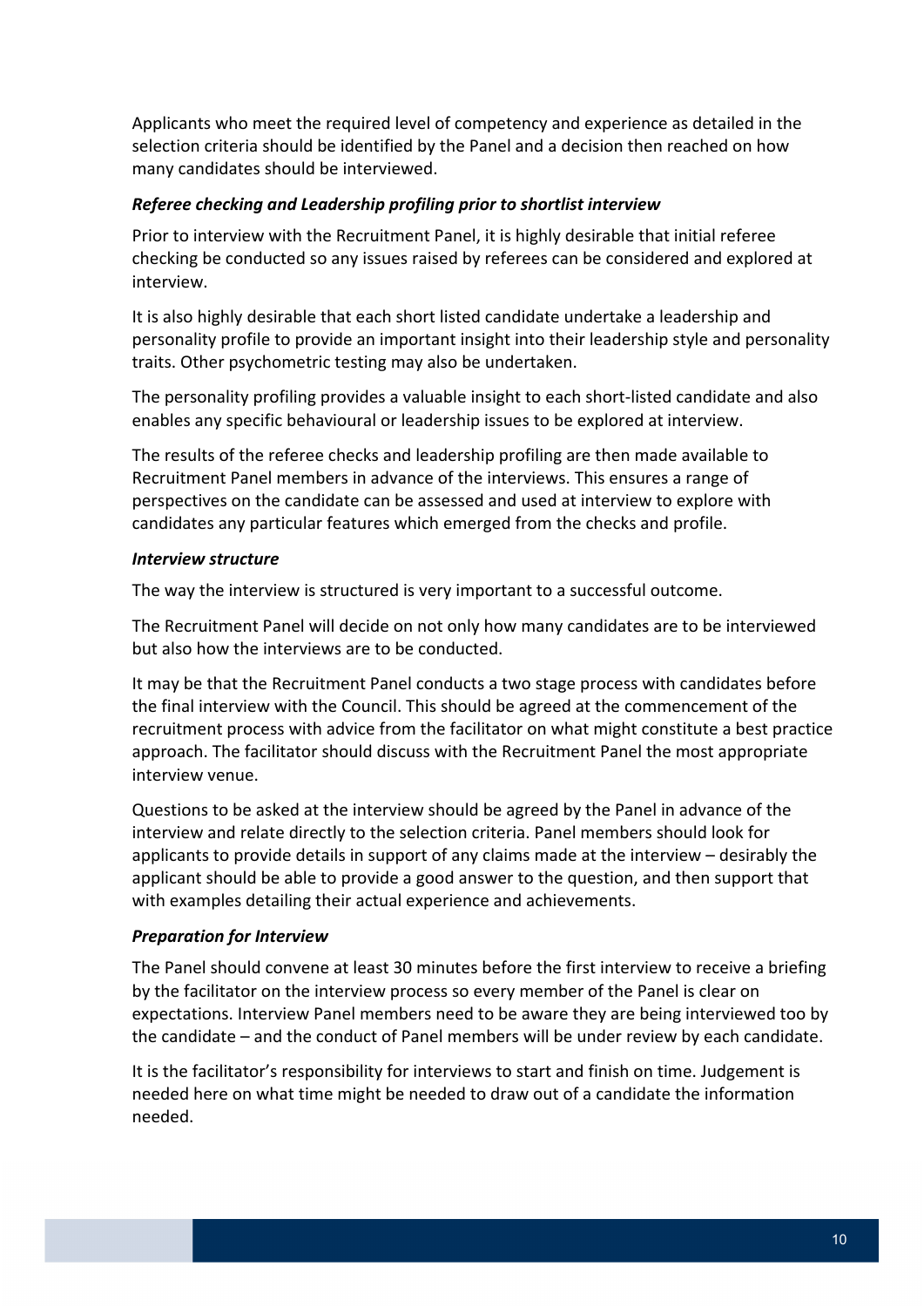## <span id="page-10-0"></span> **2.9 Recommendations from the Recruitment Panel to Council**

 The Recruitment Panel, through the facilitator, will prepare a report on the recruitment process and outcomes for the Council, clearly detailing the process followed, and the outcome of interviews, with an overview of the candidate or candidates selected for final interview.

 Prior to formalising this report, the facilitator should undertake the first stage of a further probity check of the candidates referred for final interview.

 An important additional due diligence process is for the Mayor, with the assistance of the facilitator, to undertake some final referee checks. If 1 or 2 candidates are being recommended to the Council for final interview and selection for appointment the Mayor (and desirably with the Deputy Mayor) should personally speak with the candidate's referees, and if possible the Mayor of the Council where the candidate is coming from, or the chair of the board if a private sector candidate or a CEO supervisor if coming from a level below CEO.

 This will enable the Mayor, on behalf of the Governing Body, to enquire of any issues that may have been unearthed at earlier interview, or to confirm earlier impressions or otherwise regarding the candidate's leadership style or key attributes.

## **2.10 Formal Interview by Council and Consideration of Appointment**

 Council will meet and undertake a formal final interview with the applicant/applicants recommended by the Recruitment Panel.

 An opportunity should be given to individual Councillors to ask any specific questions they may have, but these must relate directly to the CEO role.

 Following formal interview, the Council should determine if it has a preferred applicant to negotiate with. If so, the Mayor and Deputy Mayor, with advice from the facilitator, should be delegated authority to conclude the negotiations and finalise the appointment in accordance with Council's decision. The draft contract will have been agreed by the Council at an earlier meeting, and the range of remuneration that might be applicable to each preferred candidate will have been discussed by the Recruitment Panel. Any benefits, such as the private use of the Council motor vehicle, the use of a mobile phone and laptop computer will have been included in the contract. Reimbursement of relocation expenses may apply to a candidate travelling inter‐state or of a distance and this should be agreed by the Council.

 If after this comprehensive process the Council is unable to select one preferred candidate then the Council will need to agree the next steps, which could involve follow up interviews, clarification of any concerns regarding the preferred candidate(s), selecting another applicant or applicants to interview from the shortlisting report, or re‐advertising the position.

## **2.11 Making the Offer of Employment**

 The Mayor should be delegated the role of finalising the appointment process with the preferred applicant, and this may also include the Deputy Mayor in an advisory capacity, and with assistance from the facilitator.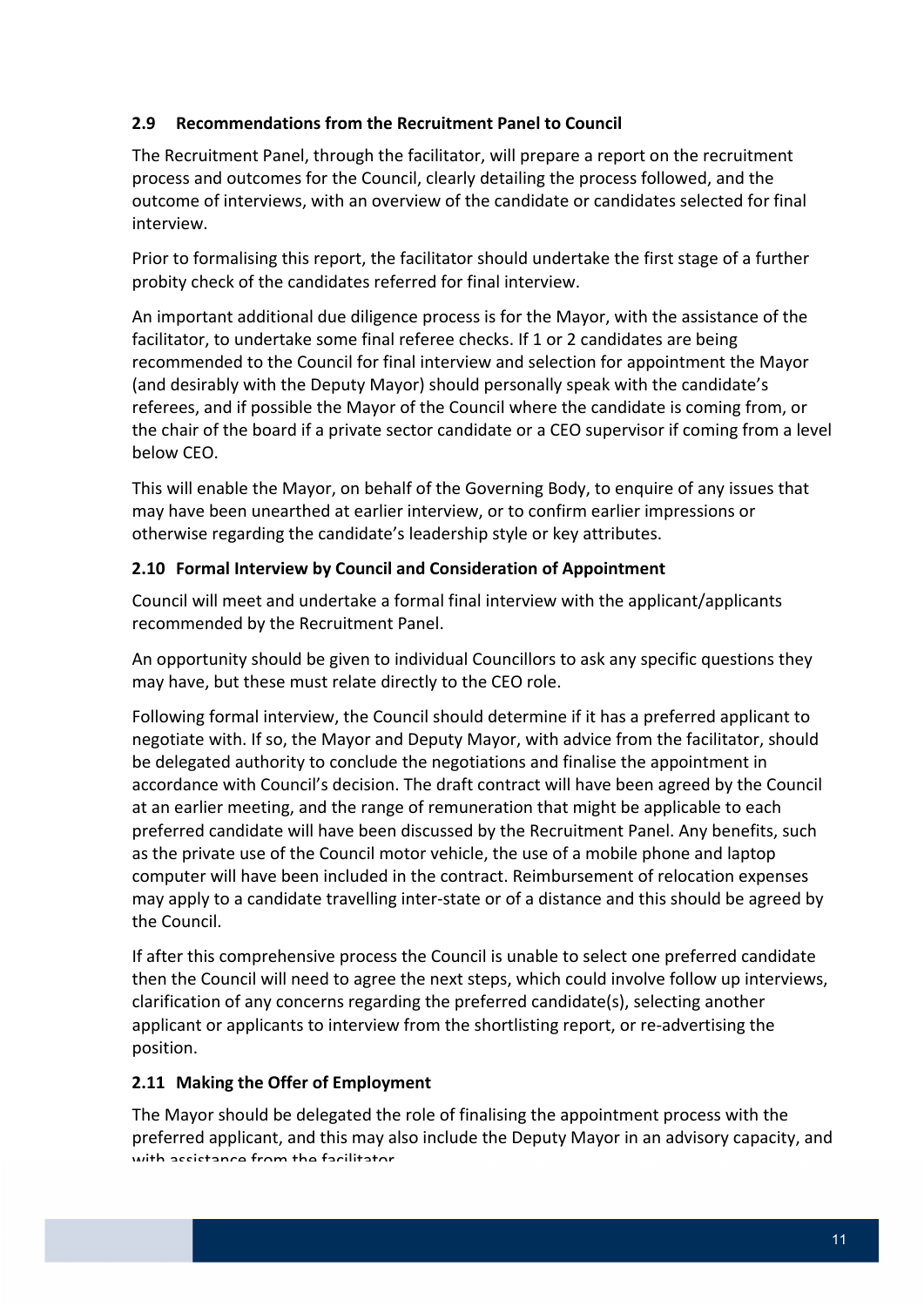<span id="page-11-0"></span> The offer should be made in writing through a letter of offer setting out the key terms of the offer (period, remuneration, etc.) with 2 copies of the contract of employment attached – one for Council and one for the CEO.

 The applicant should be asked to confirm acceptance in writing and return the signed and witnessed copies of the contract to Council. The Mayor should then sign the contract and return a copy to the successful applicant.

 Once the offer has been formally accepted there needs to be agreement with the successful applicant when the formal announcement of appointment can be made simultaneously at the Council and at the successful applicant's workplace. This will be by way of a media release and advice to all staff containing comments from both the Mayor and new CEO.

# **3 Onboarding of the New CEO**

## **3.1 Onboarding After Appointment and Beyond Commencement**

 The Mayor should arrange for background information to be sent to new CEO, to include copies of relevant plans and strategies, Corporate Plan, current Operational Plan, recent studies or reviews of the Council organisation, recent Council meeting business papers, and other relevant documentation or reports.

 Each Director should also be asked by the Mayor to provide a briefing paper for the new CEO containing details of any "*hot issues*" for the Council, the Executive Leadership Team and their Department. It should also give an overview of the status of their department and any recent performance reviews or internal audits conducted. These should be sent to the new CEO in advance of commencement.

 If possible, the new CEO might visit the Council and the region prior to commencement for  the purpose of "*breaking the ice*" in meeting the executive and some other key staff such as in the CEOs office, and to provide an opportunity to explore residential accommodation options. This may also be an ideal opportunity for the new CEO to explore schools and recreation facilities for the family. The Mayor should offer to provide assistance with this and arrange interviews with schools or accommodation providers or the like. The Acting CEO and staff in the CEO's office may assist the Mayor with those arrangements.

 Prior to commencement the new CEO might arrange with their Executive Officer to make a range of appointments in the first 2 weeks:

- Meeting with CEO office staff;
- Meeting with ELT members together and ELT team members individually;
- Meeting with the Management Team members together, and Managers individually;
- Meeting with each individual Councillor, desirably through a tour together around their division;
- Touring the Council area and facilities, in particular, priority to visiting the Council depots and meeting with outdoor staff (perhaps at a barbecue breakfast);
- Meetings with key external people local members of parliament, key community representatives, chair of the chamber of commerce, etc.;
- Meeting with all staff by way of visits to work areas and work sites.